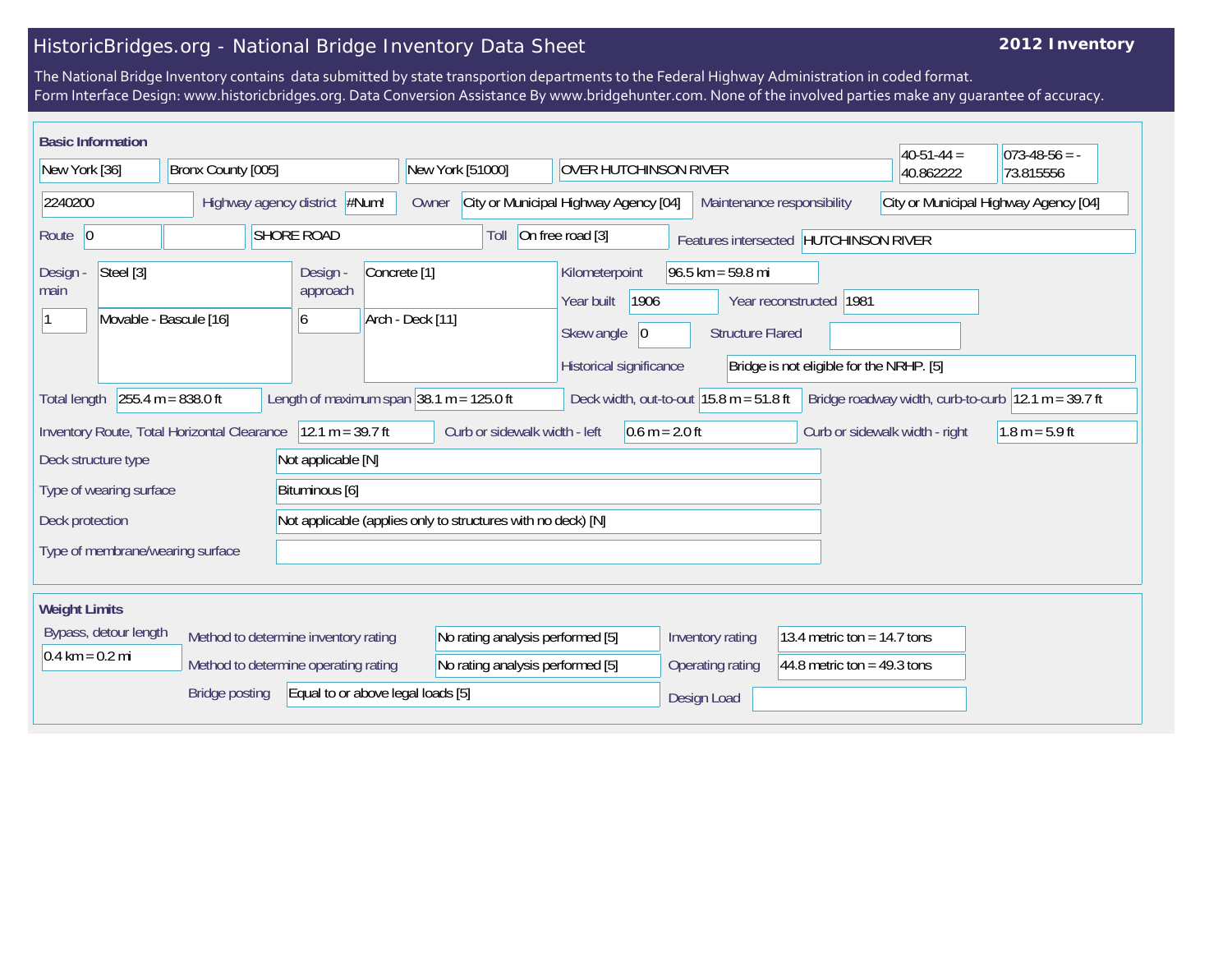| <b>Functional Details</b>                                                                                                             |                                                                                                                            |  |  |  |  |  |  |  |  |  |
|---------------------------------------------------------------------------------------------------------------------------------------|----------------------------------------------------------------------------------------------------------------------------|--|--|--|--|--|--|--|--|--|
| 22500<br>Average daily truck traffi 5<br>Average Daily Traffic                                                                        | Year 2011<br>2031<br>Future average daily traffic<br>31500<br>%<br>Year                                                    |  |  |  |  |  |  |  |  |  |
| Road classification<br>Minor Arterial (Urban) [16]                                                                                    | Approach roadway width<br>12.1 m = $39.7$ ft<br>Lanes on structure $ 4$                                                    |  |  |  |  |  |  |  |  |  |
| Type of service on bridge Highway-pedestrian [5]                                                                                      | Bridge median<br>Direction of traffic 2 - way traffic [2]                                                                  |  |  |  |  |  |  |  |  |  |
| Parallel structure designation<br>No parallel structure exists. [N]                                                                   |                                                                                                                            |  |  |  |  |  |  |  |  |  |
| Waterway [5]<br>Type of service under bridge                                                                                          | Navigation control on waterway (bridge permit required). [1]<br>Navigation control<br>Lanes under structure<br>$ 0\rangle$ |  |  |  |  |  |  |  |  |  |
| Navigation horizontal clearance $18.2 \text{ m} = 59.7 \text{ ft}$<br>Navigation vertical clearanc<br>$5.1 m = 16.7 ft$               |                                                                                                                            |  |  |  |  |  |  |  |  |  |
| $99.99 m = 328.1 ft$<br>Minimum navigation vertical clearance, vertical lift bridge<br>Minimum vertical clearance over bridge roadway |                                                                                                                            |  |  |  |  |  |  |  |  |  |
| Minimum lateral underclearance reference feature Feature not a highway or railroad [N]                                                |                                                                                                                            |  |  |  |  |  |  |  |  |  |
| Minimum lateral underclearance on left $0 = N/A$<br>Minimum lateral underclearance on right 99.9 = Unlimited                          |                                                                                                                            |  |  |  |  |  |  |  |  |  |
| Minimum vertical underclearance reference feature Feature not a highway or railroad [N]<br>Minimum Vertical Underclearance $ 0 = N/A$ |                                                                                                                            |  |  |  |  |  |  |  |  |  |
| Appraisal ratings - underclearances N/A [N]                                                                                           |                                                                                                                            |  |  |  |  |  |  |  |  |  |
|                                                                                                                                       |                                                                                                                            |  |  |  |  |  |  |  |  |  |
| <b>Repair and Replacement Plans</b>                                                                                                   |                                                                                                                            |  |  |  |  |  |  |  |  |  |
| Work to be done by contract [1]<br>Type of work to be performed<br>Work done by                                                       |                                                                                                                            |  |  |  |  |  |  |  |  |  |
| Bridge deck replacement with only incidental<br>widening. [37]                                                                        | 31938000<br>Bridge improvement cost<br>18703000<br>Roadway improvement cost                                                |  |  |  |  |  |  |  |  |  |
|                                                                                                                                       | $255.4 m = 838.0 ft$<br>Length of structure improvement<br>Total project cost<br>50641000                                  |  |  |  |  |  |  |  |  |  |
|                                                                                                                                       | 2011<br>Year of improvement cost estimate                                                                                  |  |  |  |  |  |  |  |  |  |
|                                                                                                                                       | Border bridge - state<br>Border bridge - percent responsibility of other state                                             |  |  |  |  |  |  |  |  |  |
|                                                                                                                                       | Border bridge - structure number                                                                                           |  |  |  |  |  |  |  |  |  |